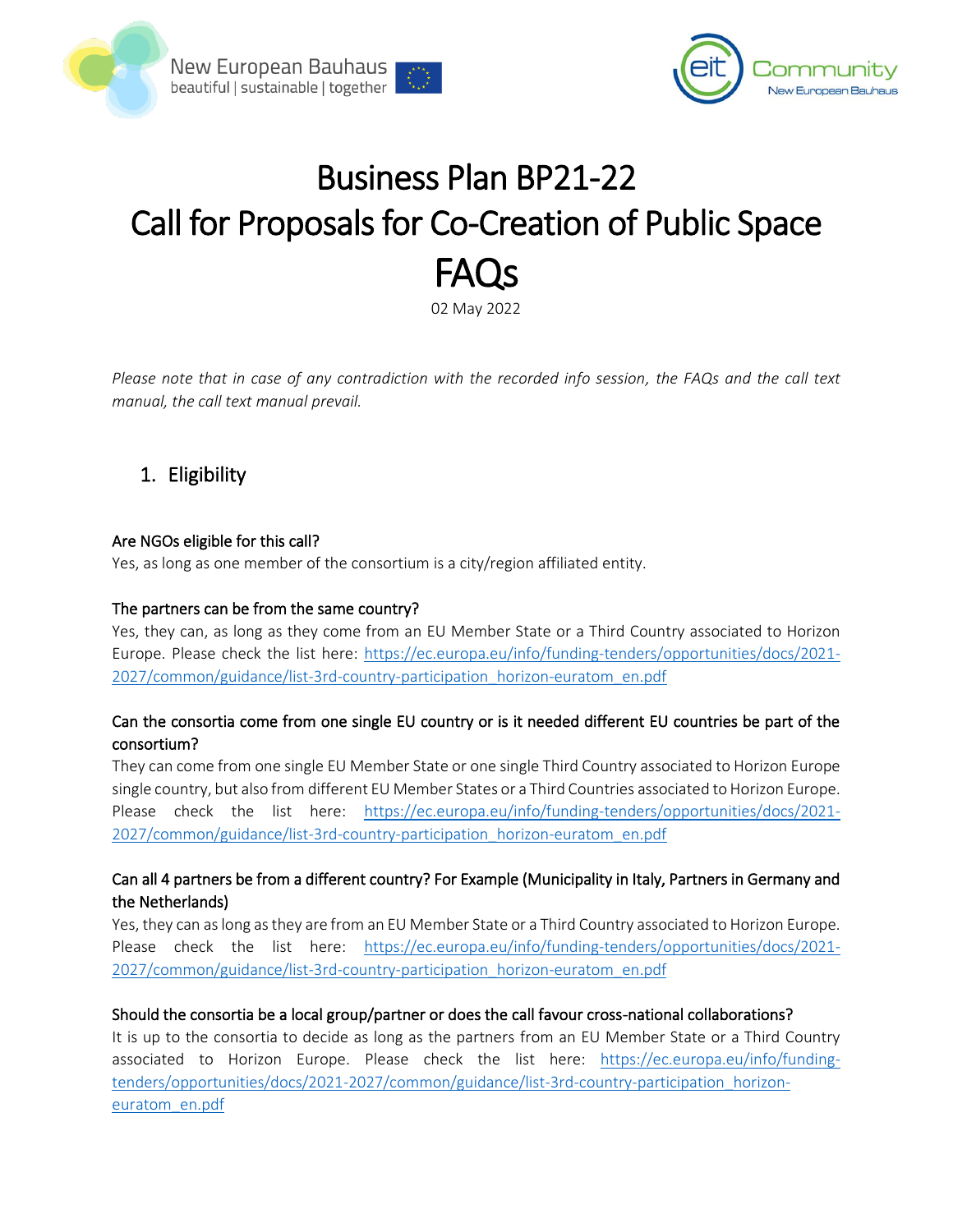



#### Do the public partners have to be the coordinator of the project?

No, they need to be a member of the consortium but not necessarily being the lead partner.

#### What is an affiliated entity? Could you please submit a link?

Affiliated entities have permanent legal link with the main applicant. This legal link is not limited to the project. Find more information here[: https://ec.europa.eu/info/funding-tenders/opportunities/docs/2021-](https://ec.europa.eu/info/funding-tenders/opportunities/docs/2021-2027/common/guidance/aga_en.pdf) [2027/common/guidance/aga\\_en.pdf](https://ec.europa.eu/info/funding-tenders/opportunities/docs/2021-2027/common/guidance/aga_en.pdf)

#### Legal entities established in Switzerland are eligible to apply?

Swiss applicants are recommended to contact their national contact point for advice. Find here the list of national contact point per country: [https://ec.europa.eu/info/funding](https://ec.europa.eu/info/funding-tenders/opportunities/portal/screen/support/ncp)[tenders/opportunities/portal/screen/support/ncp](https://ec.europa.eu/info/funding-tenders/opportunities/portal/screen/support/ncp)

#### May a university be a partner?

Yes, they can, as long as they are within an EU Member State or a Third Country associated to Horizon Europe. Please check the list here: [https://ec.europa.eu/info/funding-tenders/opportunities/docs/2021-](https://ec.europa.eu/info/funding-tenders/opportunities/docs/2021-2027/common/guidance/list-3rd-country-participation_horizon-euratom_en.pdf) [2027/common/guidance/list-3rd-country-participation\\_horizon-euratom\\_en.pdf](https://ec.europa.eu/info/funding-tenders/opportunities/docs/2021-2027/common/guidance/list-3rd-country-participation_horizon-euratom_en.pdf) 

#### Is the Letter of Intent required after the proposal has been awarded? So now we do not need it for the application phase?

The letter of intent is required during the submission phase. It is part of the eligibility criteria. So please submit it together with your application form in a single pdf.

#### Can the same organization be part of two different consortia for two different proposals? Yes.

# Is it only possible to apply for the full amount of 45K€ or is there also the possibility to be supported for smaller scale projects, in the range of 20k€ - 30k€?

Yes, it is possible to apply for a smaller portion of the grant. You may also consider applying for citizen engagement activities call. You can check it i[n here.](https://www.eiturbanmobility.eu/eit-community-new-european-bauhaus-call-for-proposals-for-citizen-engagement-activities/)

# The Netherlands is not on the list of the Countries eligible to take part in the EIT RIS (2021-2024), but it could be one of the partners based in the country from this list?

The Netherlands is not considered a RIS country but is an EU member state eligible for funding. Please check the list above.

#### In the case of a consortia made of 4 entities, can the applicants be affiliated among them?

If a consortium is formed by 2 entities only, they cannot be affiliated between them. In the case of a consortia formed by 3 or 4 entities, they can be affiliated between them.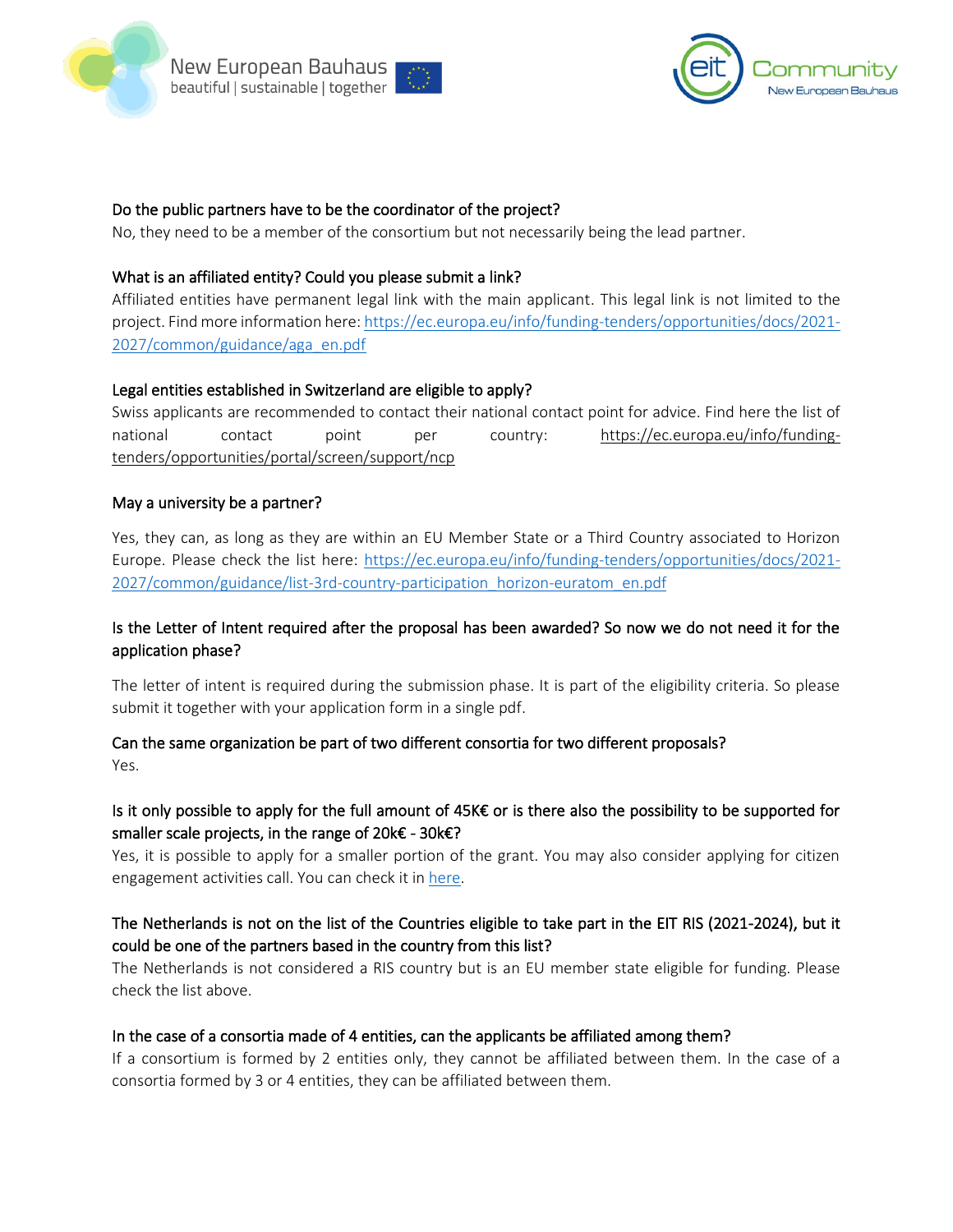



#### How many cities, at most, can join an initiative?

There is a minimum of one city per consortium but not a maximum.

#### Can be the partners also be an architecture office, so a profit orientated (and not public) partner?

Yes, any legal entity with an EU Member State or a Third Country associated to Horizon Europe. Please check the list here: [https://ec.europa.eu/info/funding-tenders/opportunities/docs/2021-](https://ec.europa.eu/info/funding-tenders/opportunities/docs/2021-2027/common/guidance/list-3rd-country-participation_horizon-euratom_en.pdf) [2027/common/guidance/list-3rd-country-participation\\_horizon-euratom\\_en.pdf](https://ec.europa.eu/info/funding-tenders/opportunities/docs/2021-2027/common/guidance/list-3rd-country-participation_horizon-euratom_en.pdf)

# Could a public agency, linked to the urban development of a City be part of the Consortium, instead of the City?

Any consortium must have a city, region or affiliated entity to a city or region. A public agency can apply if they have a legal link to a city/region (meaning the city/region have partial of total ownership of it).

# Do all partners need to be a legal entity? What if there is a community organisation / platform which is not a registered NGO yet can they be one of the partners?

All partners of a consortium need to be a legal entity. You can collaborate with community organisations that are not legal entities, certainly they may bring added value in your proposal, however they will not be able to receive funding.

#### Do the partners need a PIC number to participate?

Yes, all of them must have a PIC number to participate. You can register in [here.](https://ec.europa.eu/info/funding-tenders/opportunities/portal/screen/how-to-participate/participant-register)

# 2. Scope of the call and project implementation

#### Can school yards (of public schools) be considered public spaces?

We consider public space, if it can be use used and enjoy by any person. If the schoolyard is enclosed and only used by their students, it wouldn't meet the criteria. However, public spaces adjacent to schools could apply. Consequently, we ask to cities/regions or affiliated entities to provide:

Integration of project proposal or solution into the planned or current public realm improvement project or city strategy

And:

An approved public realm infrastructure where project proposal or solution can boost its implementation and co-design with citizens

#### Or:

Availability of physical public spaces where the new project proposal can improve their qualities following New European Bauhaus challenges and by implementing the New European Bauhaus approach

#### What is the difference between call for citizen engagement act and co- creation of public space?

Both calls share the same principles and challenges of New European Bauhaus, however the Call for citizen engagement activities has a smaller scope focusing more on identification/prioritisation of challenges, co-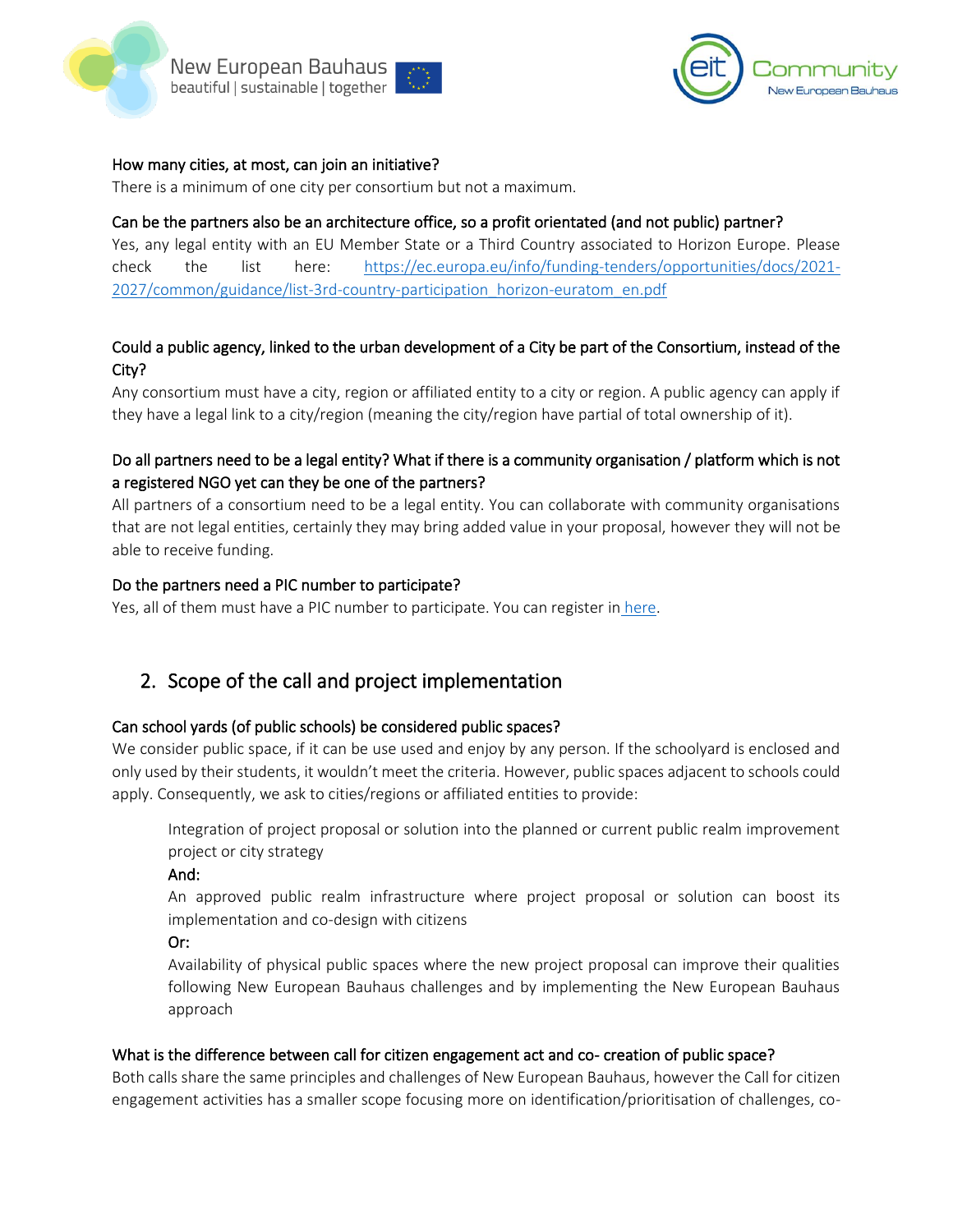



design solutions and/or education activities. Consequently, only one entity can apply and budget is smaller (15K€). The Call for co-creation of public spaces bring the focus into co-design of public spaces by not only co-designing solutions and educational activities but also by implementing products or services (including rapid prototypes). Consequently, consortia between 2 and 4 partners are a must (check the Call text for further details) and budget is higher (45K€).

# Is there an understanding / definition for 'public space? Owned by public authorities? Always open and accessible to population? Others??

Open, accessible, shared, common space, regardless of ownership.

#### Are all expected outcomes to take place during the project?

Deliverables and outputs yes, outcomes and impact can be longer term.

# In a project consortia with two partners, if there will be an intervention/prototype in the public realm, does it need to be implemented in both countries? Would it be sufficient to implement it in a single country of consortia?

Yes, focus on one location is preferable given the timeline of the call.

# Does the scale of «bioregion» is accepted ? But that means that materials outcomes will be long term but with psychological and social outcomes during the process. Is that okay for you?

Bioregion is acceptable as long as there is clear project articulation and properly identified public entity engaged. We understand and acknowledge the limitations of the time frame but we very much prefer long term impact. Please demonstrate how your immediate interventions would have long term effect and what would be your approach to monitor said effect.

#### Do you expect effective redesign of public space between July and December 2022?

We are aware of the limitations of this time frame, but we seek interventions which have potential for longer term impact.

# This call does focus on prototypes of products and services. Does this mean, that also temporary structures in public space for gathering and sharing can be such services? Absolutely.

Is a citizen engagement process including co-creation & educational activities which will happen this year but is in preparation for a (bigger) public space transformation next year eligible for this call? Yes

#### Is start-up/ new commercial product/ service creation obligatory part of the project output?

No, it is not, outputs are described in the text call. They include: services, products, prototypes of services or products, co-designs and co-stewardship, social activation and educational activities. Please check the call text for further details and examples.

# Can the proposal be based on an initiative that already exists or does it have to be a completely new project?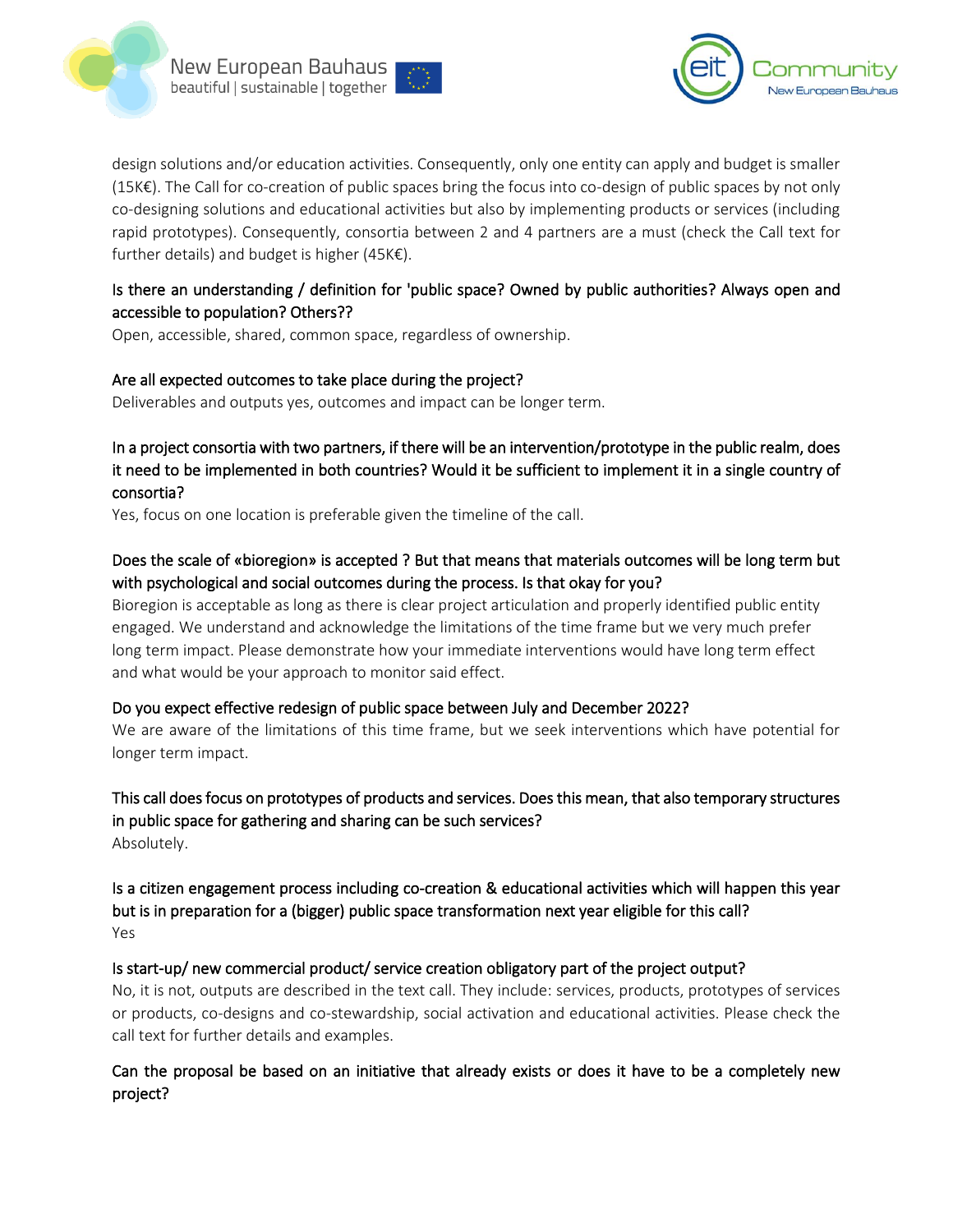



It can build on an existing project or it can be a new initiative.

# 3. Financial aspects

# Can one of the entities involved in the project not be a full partner? For example, representatives of a university that want to contribute to research but not bear financial responsibility.

Yes, they can be. However, you may wish to present that partner as bringing their personnel time as cofunding (own resources). Thus, their commitment is shown in the project despite not applying for funds. Please check slide 21 of presentation where an example is shown. You can check it in [here.](https://www.eiturbanmobility.eu/wp-content/uploads/2022/04/20220426_NEB_Co-Creation_Call_Info_Session-pitches-1.pdf)

# Can you clarify what is considered subcontracting? Does this also include collaboration with local artists, technical support for an event?

Subcontracting are costs of services to implement a specific task described in the proposal. It could include collaboration with local artists if it brings added value to your proposal. Please note that it is limited to 15% of the total budget.

Could you please clarify what are the % payments expected for project start, intermediate report, and final report? Percentages will be defined by the KIC that will administrate your grant. Depending on the challenge that you are addressing a KIC will be administrating your grant.

# Is it ok then if the city doesn't receive any fundings, and even doesn't co-finance it (as it was in the example you showed)? Are all partners required to contribute to the budget?

It is not compulsory. However, it is hard to prove their commitment when budget is zero, thus we recommend to those partners who don't wish to receive funding show their work/commitment to the project as co-funding.

# Can you specify the terms of participation of the cities, do they have to invest (ie. 5000 euros mentioned in the table) in the project to participate?

That was just an example, there is no minimum or maximum amount for their contribution.

#### Will this funding be available in 2023 as well?

The grant for these calls need to be used before the end of December 2022. Next years other calls may come up.

#### Can concrete investments be part of the subcontracting budget line?

No, investments do not comply with the definition of subcontracting. Subcontracting are cost of services to implement a specific task described in your proposal.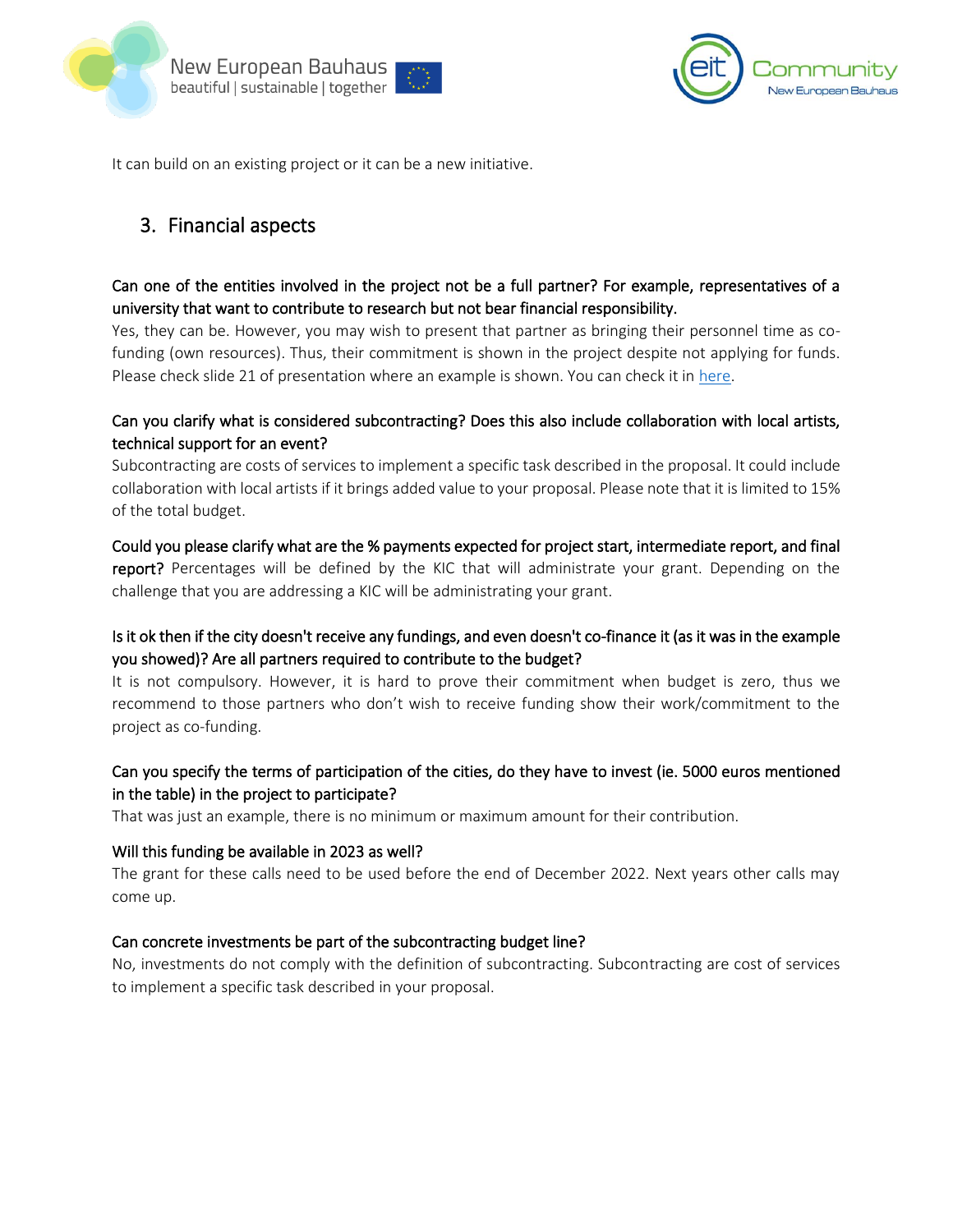



4. General

# How could you please help us (start-ups) partner with (local) public entities willing to form a consortia? How could a start-up spot a city or region to partner with?

Slides of all the presentations during the Pitch and Meet session are available in our website, where contact details from other potential applicants are shared.

Moreover, you can further engage with your local authorities on your own; you can contact previous successful applicants to partner with (check here the link to our previous funded projects) and contact your national contact point to ask for advice. Find here the list of national contact point per country: <https://ec.europa.eu/info/funding-tenders/opportunities/portal/screen/support/ncp>

#### Do cities engaged need to sign the application form?

Every applicant of the proposed consortium needs to sing the application.

#### What is the status regarding securing partnership with EIT Health as active member of NEB?

EIT Health leads Jumpstater programme, which accelerates start ups located in RIS countries also working on New European Bauhaus challenges and principles.

# How do the six selected projects talk to each other? How do the learnings / outcomes inform other NEB projects? Are they intended to scale beyond the local projects?

Winners of the current Call will have the opportunity to interact with the New European Bauhaus Community, NEBLab and other relevant New European Bauhaus activities through sharing information, best practice, and relevant results. Part of the assessed impact of the proposal is how the proposal has the potential to be implemented on a broader scale in various cities (outcomes being repeatable and/or scalable).

#### Where do I find information about the national NEB contact point?

Please find the link here: https://europa.eu/new-european-bauhaus/about/national-contact-points\_en

#### How far developed is the project supposed to be in the application? Do we need to deliver drawings, etc.?

No need for drawings in the application. You need to describe the overall objectives of the project and how you are going to achieve them by engaging with different stakeholders. Design and thus drawings would come as an output of it.

#### Can anyone register as an partner of the NEB? (also with regard to the NEB Hackathon Week and similar)

2022 is the pilot edition of the NEB Hackathon week so only existing partners can apply. The Citizen Engagement Calls discussed here welcome applications from non-partners as well.

# Can we add images (...) In the proposal, as long they make sense and still within the limit nr of pages? Please use hyperlinks if you wish to add any supporting materials/illustrations

# What extent to and which information must be included in the structured data as part of the contribution to mandatory KPIs?